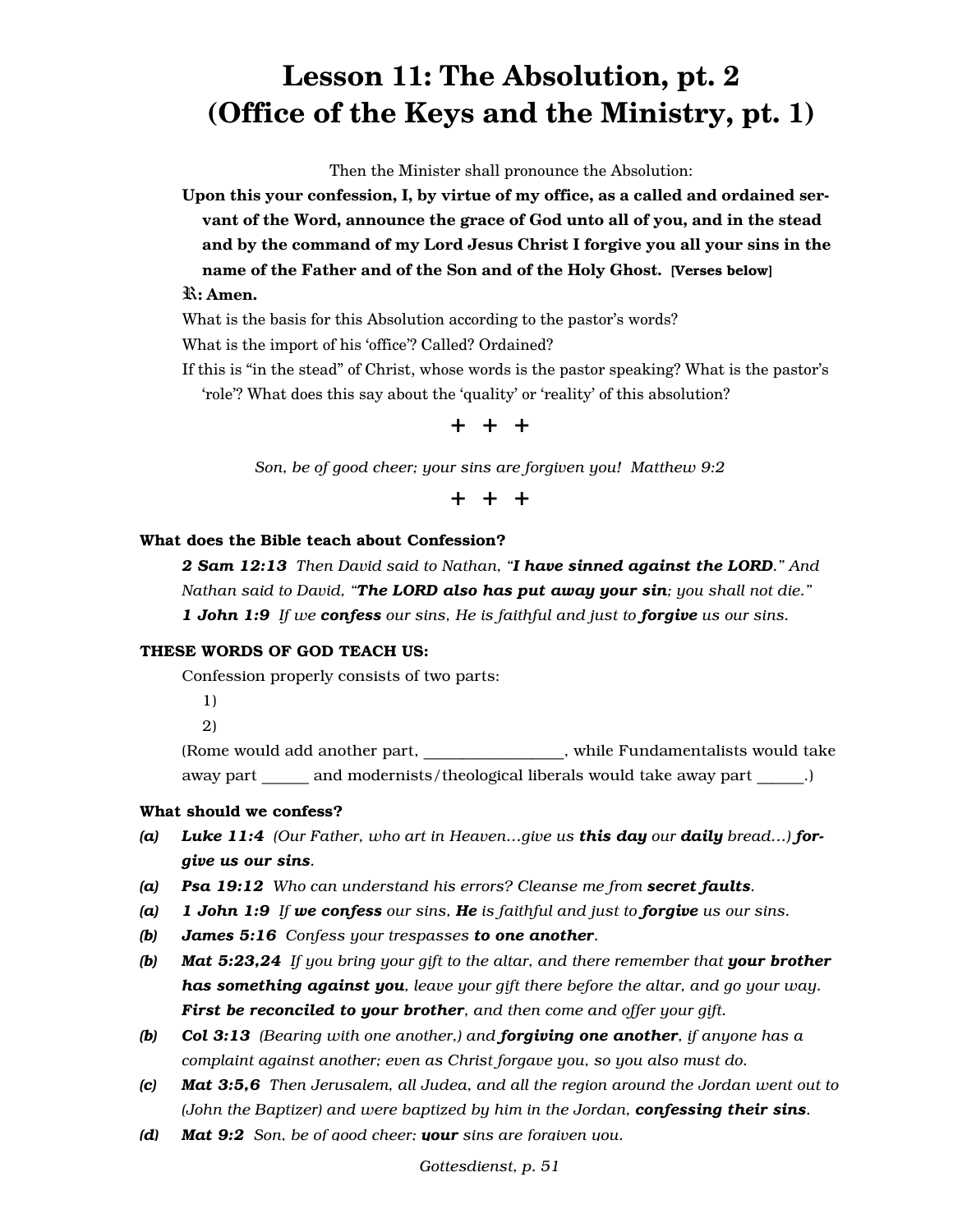*(d) 2 Sam 12:13 Then David said to Nathan, "I have sinned against the LORD." And Nathan said to David, "The LORD also has put away your sin; you shall not die."*

## THESE WORDS OF GOD TEACH US:

- (A) We should daily confess all our sins… The 'absolution' is ours through the general Gospel promise in God's Word.
- (B) We should confess to our neighbor the sin with which we have offended him. The absolution is spoken by the neighbor when he forgives us (or, again, by the general Gospel promise if the neighbor is unforgiving).
- (C) We should confess our sins with the congregation in the General Confession during the Divine Service, pleading guilty before God of all sins and asking complete forgiveness. The absolution is spoken by the pastor and is…
- (D) We **may** confess any particularly burdensome sin in private confession before the pastor (or, in an emergency, another believer), and receive the comfort of God's individual pardon of our sins spoken to us by Him through the pastor. (Note: No one may be forced to make private confession of specific sins; anything confided to the pastor in such a confession will not (by solemn obligation) be revealed by him. See the end of this lesson for a brief example of self-examination from the *Small Catechism.*)
- Who has the authority to 'pronounce absolution', that is, to give the forgiveness of sins?
- *(a) Mark 2:7 Why does this Man (Jesus) speak blasphemies like this? Who can forgive sins but God alone?*
- *(b) Mat 18:17,18,20 If he refuses to hear them, tell it to the church. But if he refuses even to hear the church, let him be to you like a heathen and a tax collector. Assuredly, I say to you, whatever you bind on earth will be bound in heaven, and whatever you loose on earth will be loosed in heaven. For where two or three are gathered together in My name, I am there in the midst of them.*
- *(c) 1 Cor 4:1 Let a man so consider us, as servants of Christ and stewards (administrators) of the mysteries of God. [Latin translation: "sacraments of God"]*
- *(c) Acts 20:28 Therefore take heed to yourselves and to all the flock, among which the Holy Spirit has made you overseers.*
- *(c) 2 Cor 2:10 If indeed I have forgiven anything, I have forgiven that (person) for your sakes in the presence of Christ. [Literally: "in the face" or "in the person" of Christ.]*
- *(c) Luke 10:16 He who hears you hears Me.*
- *(d) 1 Cor 14:34,35,37 Let your women keep silent in the churches, for they are not permitted to speak…it is shameful for women to speak in church…acknowledge that the things which I write to you are the commandments of the Lord.*

#### THESE WORDS OF GOD TEACH US:

It is indeed God alone (A) who can forgive sin and give eternal life, but He has entrusted this authority to His Church, specifically (B) to the local congregation. According to God's will, he calls (D) men as (C) ministers and shepherds of His flock who for the sake of the congregation and in the name and place of Christ publicly speak God's own forgiveness to sinners.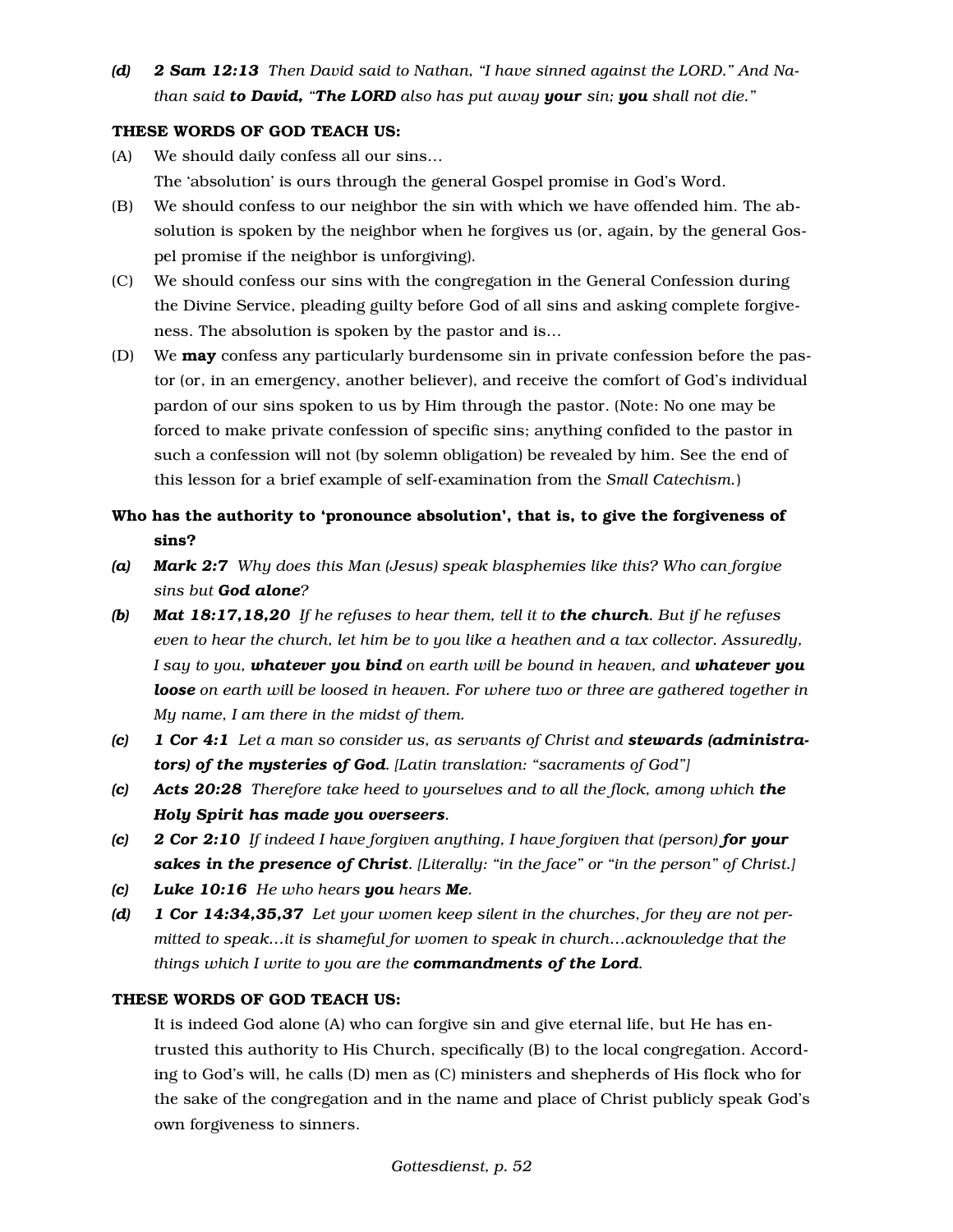(The Holy Ministry is the **only** office instituted by Christ. A congregation may, however, create auxiliary offices to assist the pastor in his work, such as: day school teachers, deacons, Sunday School teachers, church council, etc.)

### What is this authority called and what else does it entail?

- *(a) Mat 16:19 I will give you the keys of the kingdom of heaven, and whatever you bind on earth will be bound in heaven, and whatever you loose on earth will be loosed in heaven.*
- *(b) Mark 16:15 And He said to them, "Go into all the world and preach the Gospel to every creature.*
- *(b c) Mat 28:18,19,20 Then Jesus came and spoke to them, saying, "All authority has been given to Me in heaven and on earth. Go therefore and make disciples of all the nations,*  **baptizing** them in the name of the Father and of the Son and of the Holy Spirit, **teach***ing them to observe all things that I have commanded you; and lo, I am with you always, even to the end of the age."*
- *(c) 1 Cor 4:1 Let a man so consider us, as servants of Christ and stewards (administrators) of the mysteries of God. [Latin translation: "sacraments of God"]*
- *(d) John 20:22 (Jesus) said to them, "Receive the Holy Spirit. If you forgive the sins of any, they are forgiven them; if you retain the sins of any, they are retained."*

## THESE WORDS OF GOD TEACH US:

- (A) This authority (or power) of the Church exercised through Christ's called servants is called the Office of the Keys, because it opens or closes heaven by:
- (B)
- $(C)$
- (D)

## Whose sins are to be forgiven, and whose sins retained by this authority?

*Psa 51:17 The sacrifices of God are a broken spirit, a broken and a contrite heart; these, O God, You will not despise.*

*Acts 3:19 Repent therefore and be converted, that your sins may be blotted out. Psa 32:5 I acknowledged my sin to You, and my iniquity I have not hidden. I said, "I will confess my transgressions to the LORD," and You forgave the iniquity of my sin. Acts 16:31 So they said, "Believe on the Lord Jesus Christ, and you will be saved, you and your household."*

*Mat. 18:17 If he refuses even to hear the Church, let him be to you like a heathen and a tax collector.*

#### THESE WORDS OF GOD TEACH US:

The sins of:

Penitent sinners, that is, sinners who, being sorry for their sins…

Impenitent sinners…

# BIBLE DISCUSSION: 2 Samuel 11:1-12:25; St. John 20:19–31; "Given Through Men" READ the Small Catechism, pp. 213-226, CPH 1991 Blue (217–230 Mar), 181-192 (CPH 1941), 243–258 STLK